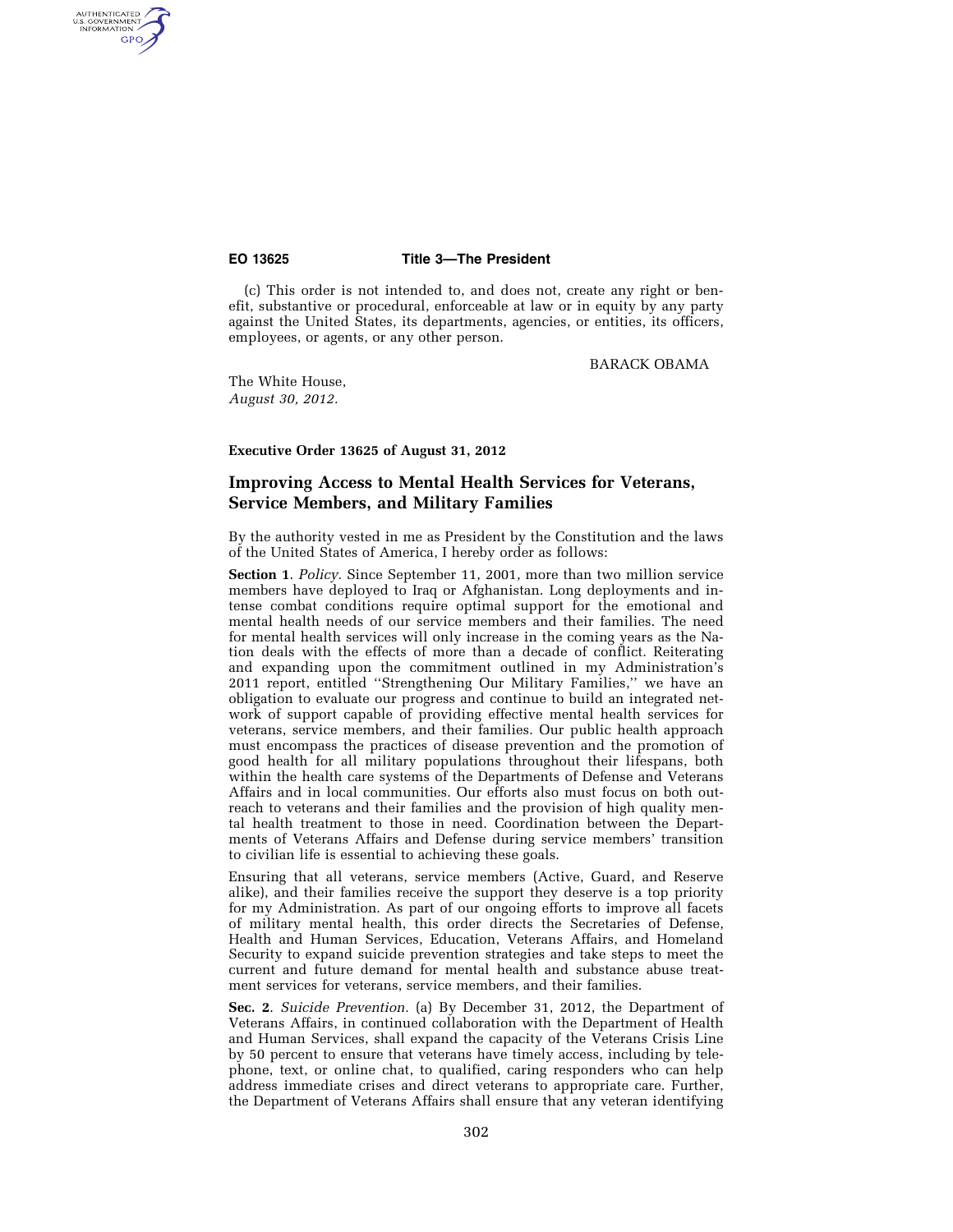## **Executive Orders EO 13625**

him or herself as being in crisis connects with a mental health professional or trained mental health worker within 24 hours. The Department of Veterans Affairs also shall expand the number of mental health professionals who are available to see veterans beyond traditional business hours.

(b) The Departments of Veterans Affairs and Defense shall jointly develop and implement a national suicide prevention campaign focused on connecting veterans and service members to mental health services. This 12-month campaign, which shall begin on September 1, 2012, will focus on the positive benefits of seeking care and encourage veterans and service members to proactively reach out to support services.

(c) To provide the best mental health and substance abuse prevention, education, and outreach support to our military and their family members, the Department of Defense shall review all of its existing mental health and substance abuse prevention, education, and outreach programs across the military services and the Defense Health Program to identify the key program areas that produce the greatest impact on quality and outcomes, and rank programs within each of these program areas using metrics that assess their effectiveness. By the end of Fiscal Year 2014, existing program resources shall be realigned to ensure that highly ranked programs are implemented across all of the military services and less effective programs are replaced.

**Sec. 3**. *Enhanced Partnerships Between the Department of Veterans Affairs and Community Providers.* (a) Within 180 days of the date of this order, in those service areas where the Department of Veterans Affairs has faced challenges in hiring and placing mental health service providers and continues to have unfilled vacancies or long wait times, the Departments of Veterans Affairs and Health and Human Services shall establish pilot projects whereby the Department of Veterans Affairs contracts or develops formal arrangements with community-based providers, such as community mental health clinics, community health centers, substance abuse treatment facilities, and rural health clinics, to test the effectiveness of community partnerships in helping to meet the mental health needs of veterans in a timely way. Pilot sites shall ensure that consumers of community-based services continue to be integrated into the health care systems of the Department of Veterans Affairs. No fewer than 15 pilot projects shall be established.

(b) The Department of Veterans Affairs shall develop guidance for its medical centers and service networks that supports the use of community mental health services, including telehealth services and substance abuse services, where appropriate, to meet demand and facilitate access to care. This guidance shall include recommendations that medical centers and service networks use community-based providers to help meet veterans' mental health needs where objective criteria, which the Department of Veterans Affairs shall define in the form of specific metrics, demonstrate such needs. Such objective criteria should include estimates of wait-times for needed care that exceed established targets.

(c) The Departments of Health and Human Services and Veterans Affairs shall develop a plan for a rural mental health recruitment initiative to promote opportunities for the Department of Veterans Affairs and rural communities to share mental health providers when demand is insufficient for either the Department of Veterans Affairs or the communities to independently support a full-time provider.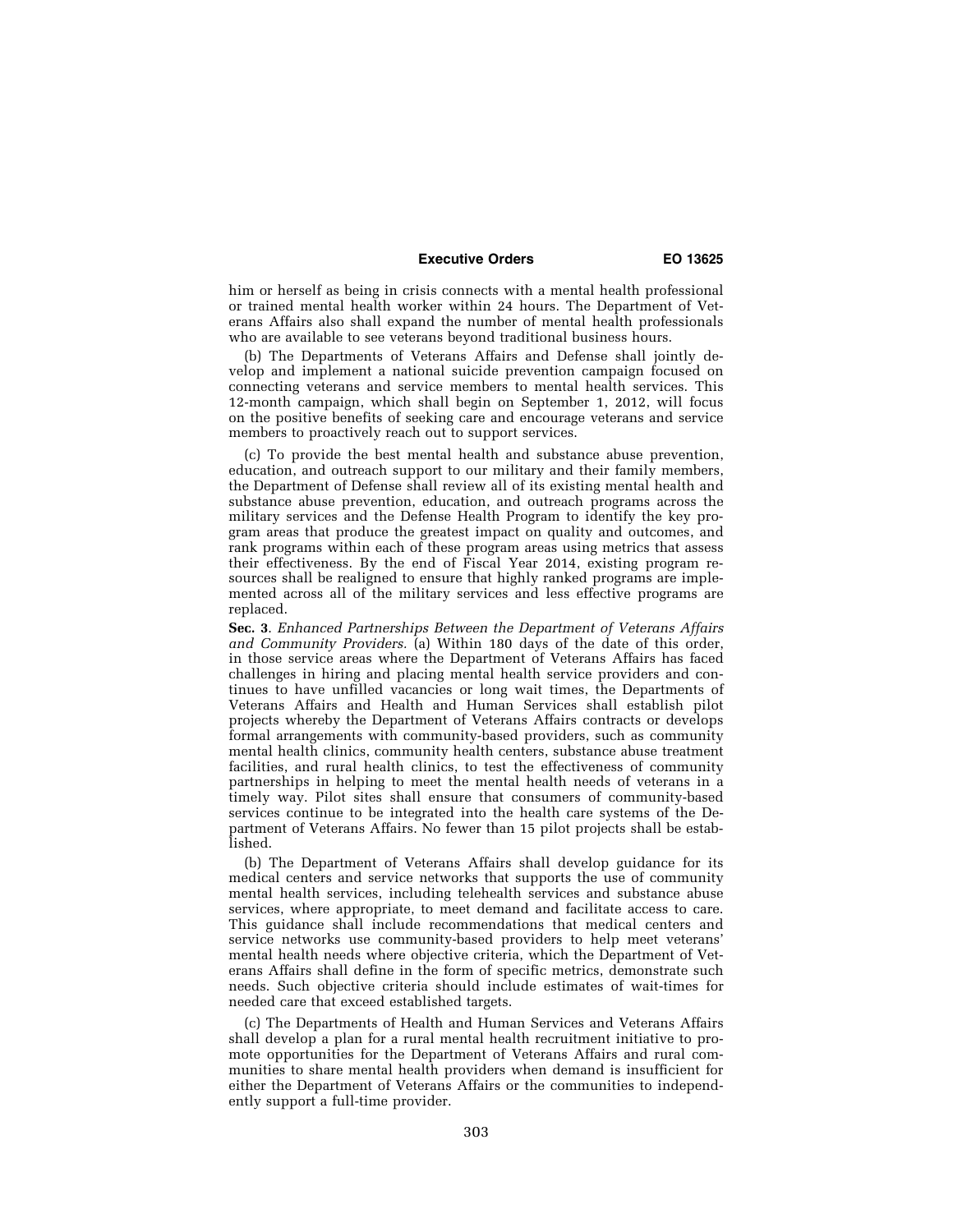### **EO 13625 Title 3—The President**

**Sec. 4**. *Expanded Department of Veterans Affairs Mental Health Services Staffing.* The Secretary of Veterans Affairs shall, by December 31, 2013, hire and train 800 peer-to-peer counselors to empower veterans to support other veterans and help meet mental health care needs. In addition, the Secretary shall continue to use all appropriate tools, including collaborative arrangements with community-based providers, pay-setting authorities, loan repayment and scholarships, and partnerships with health care workforce training programs to accomplish the Department of Veterans Affairs' goal of recruiting, hiring, and placing 1,600 mental health professionals by June 30, 2013. The Department of Veterans Affairs also shall evaluate the reporting requirements associated with providing mental health services and reduce paperwork requirements where appropriate. In addition, the Department of Veterans Affairs shall update its management performance evaluation system to link performance to meeting mental health service demand.

**Sec. 5**. *Improved Research and Development.* (a) The lack of full understanding of the underlying mechanisms of Post-Traumatic Stress Disorder (PTSD), other mental health conditions, and Traumatic Brain Injury (TBI) has hampered progress in prevention, diagnosis, and treatment. In order to improve the coordination of agency research into these conditions and reduce the number of affected men and women through better prevention, diagnosis, and treatment, the Departments of Defense, Veterans Affairs, Health and Human Services, and Education, in coordination with the Office of Science and Technology Policy, shall establish a National Research Action Plan within 8 months of the date of this order.

(b) The National Research Action Plan shall include strategies to establish surrogate and clinically actionable biomarkers for early diagnosis and treatment effectiveness; develop improved diagnostic criteria for TBI; enhance our understanding of the mechanisms responsible for PTSD, related injuries, and neurological disorders following TBI; foster development of new treatments for these conditions based on a better understanding of the underlying mechanisms; improve data sharing between agencies and academic and industry researchers to accelerate progress and reduce redundant efforts without compromising privacy; and make better use of electronic health records to gain insight into the risk and mitigation of PTSD, TBI, and related injuries. In addition, the National Research Action Plan shall include strategies to support collaborative research to address suicide prevention.

(c) The Departments of Defense and Health and Human Services shall engage in a comprehensive longitudinal mental health study with an emphasis on PTSD, TBI, and related injuries to develop better prevention, diagnosis, and treatment options. Agencies shall continue ongoing collaborative research efforts, with an aim to enroll at least 100,000 service members by December 31, 2012, and include a plan for long-term follow-up with enrollees through a coordinated effort with the Department of Veterans Affairs.

**Sec. 6**. *Military and Veterans Mental Health Interagency Task Force.* There is established an Interagency Task Force on Military and Veterans Mental Health (Task Force), to be co-chaired by the Secretaries of Defense, Veterans Affairs, and Health and Human Services, or their designated representatives.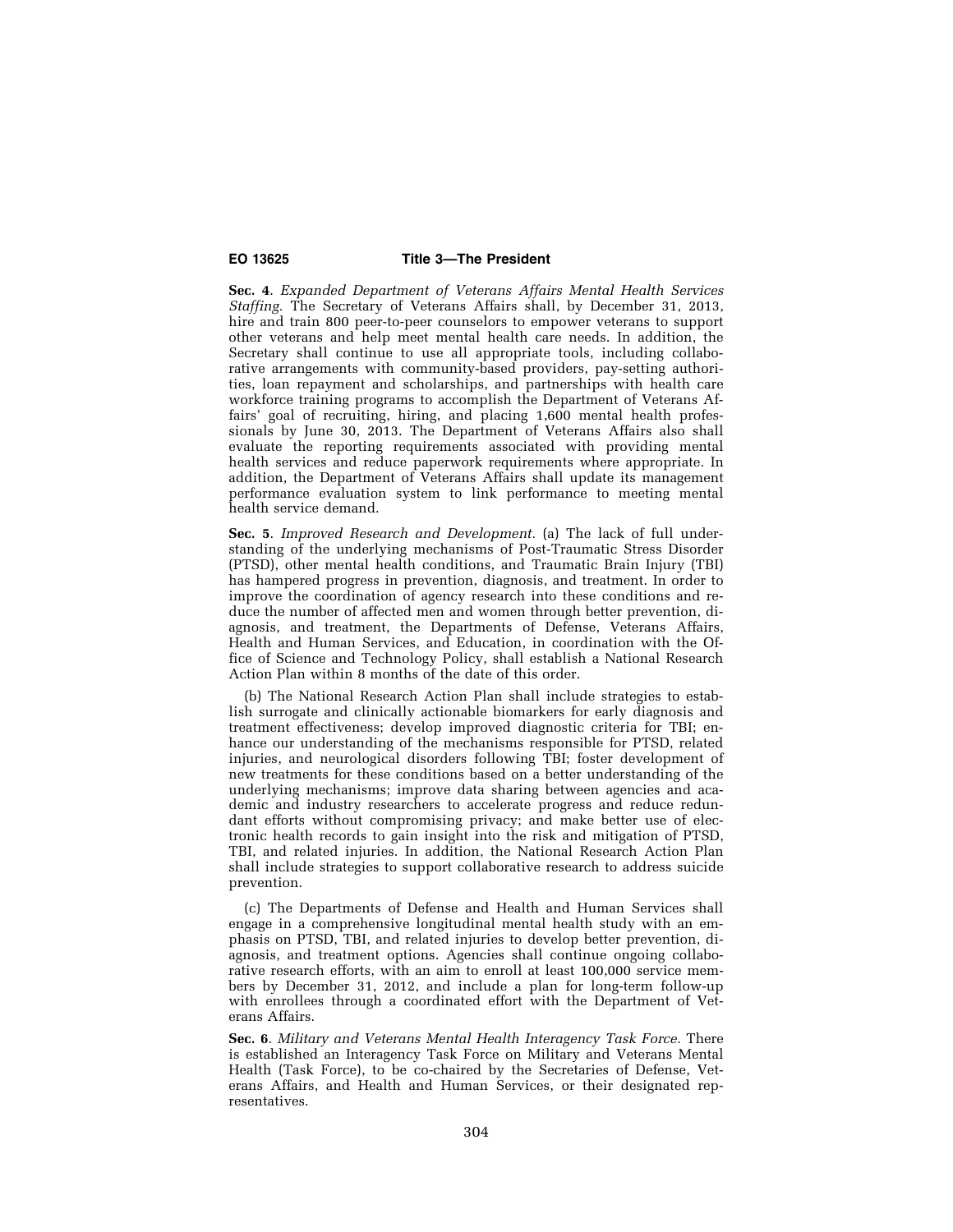# **Executive Orders EO 13625**

(a) *Membership.* In addition to the Co-Chairs, the Task Force shall consist of representatives from:

(i) the Department of Education;

(ii) the Office of Management and Budget;

(iii) the Domestic Policy Council;

(iv) the National Security Staff;

(v) the Office of Science and Technology Policy;

(vi) the Office of National Drug Control Policy; and

(vii) such other executive departments, agencies, or offices as the Co-Chairs may designate.

A member agency of the Task Force shall designate a full-time officer or employee of the Federal Government to perform the Task Force functions.

(b) *Mission.* Member agencies shall review relevant statutes, policies, and agency training and guidance to identify reforms and take actions that facilitate implementation of the strategies outlined in this order. Member agencies shall work collaboratively on these strategies and also create an inventory of mental health and substance abuse programs and activities to inform this work.

(c) *Functions.* 

(i) Not later than 180 days after the date of this order, the Task Force shall submit recommendations to the President on strategies to improve mental health and substance abuse treatment services for veterans, service members, and their families. Every year thereafter, the Task Force shall provide to the President a review of agency actions to enhance mental health and substance abuse treatment services for veterans, service members, and their families consistent with this order, as well as provide additional recommendations for action as appropriate. The Task Force shall define specific goals and metrics that will aid in measuring progress in improving mental health strategies. The Task Force will include cost analysis in the development of all recommendations, and will ensure any new requirements are supported within existing resources.

(ii) In addition to coordinating and reviewing agency efforts to enhance veteran and military mental health services pursuant to this order, the Task Force shall evaluate:

(1) agency efforts to improve care quality and ensure that the Departments of Defense and Veterans Affairs and community-based mental health providers are trained in the most current evidence-based methodologies for treating PTSD, TBI, depression, related mental health conditions, and substance abuse;

(2) agency efforts to improve awareness and reduce stigma for those needing to seek care; and

(3) agency research efforts to improve the prevention, diagnosis, and treatment of TBI, PTSD, and related injuries, and explore the need for an external research portfolio review.

(iii) In performing its functions, the Task Force shall consult with relevant nongovernmental experts and organizations as necessary.

**Sec. 7**. *General Provisions.* (a) This order shall be implemented consistent with applicable law and subject to the availability of appropriations.